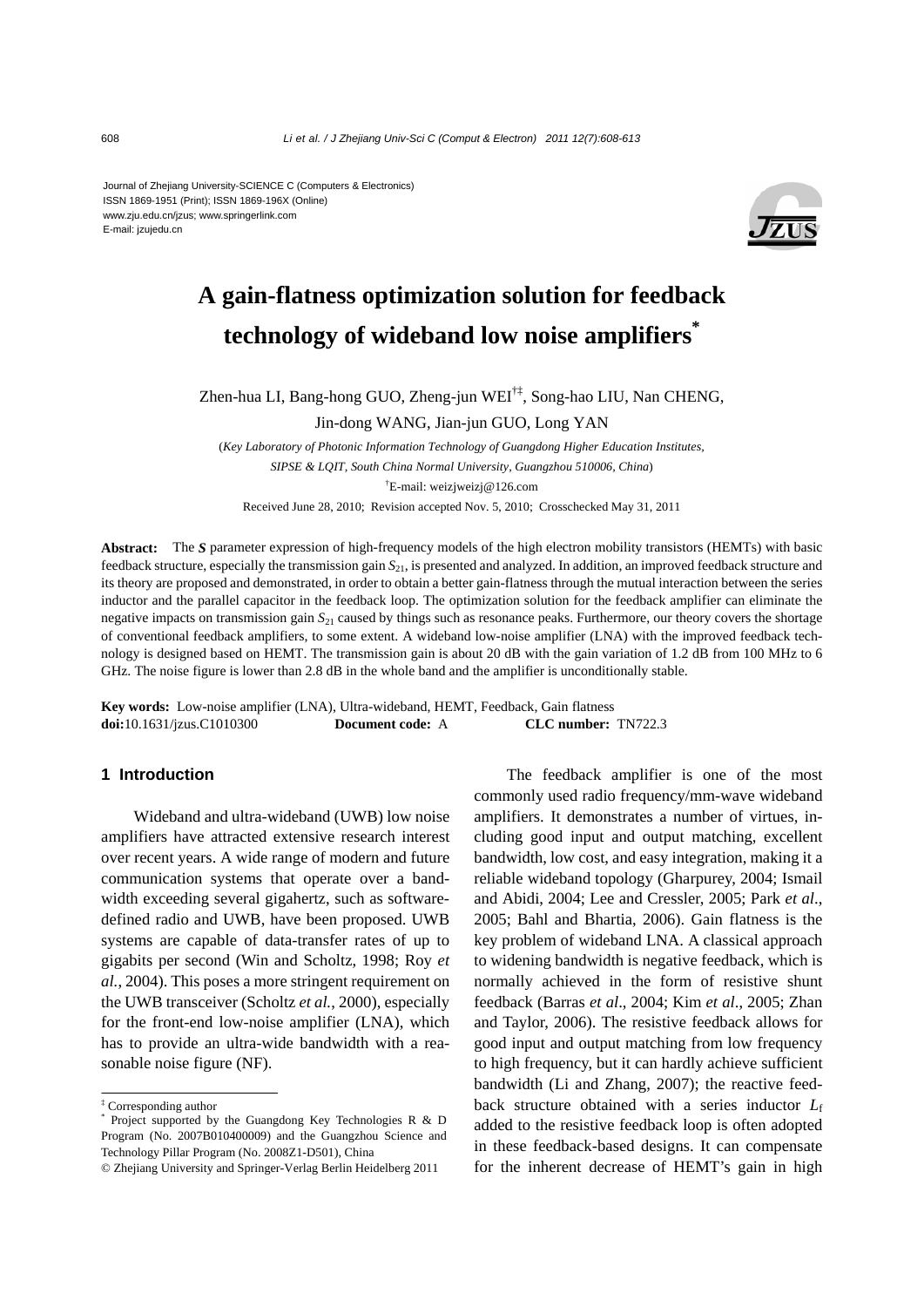frequency and counteract the decrease of gain induced by the resistive feedback (Xie *et al*., 2009). But in this structure of feedback LNA, resonance peaks of transmission gain  $S_{21}$  are caused by series inductor  $L_f$ , transistor's parasitic parameters, and the inductive effect in the feedback loop, and will seriously influence bandwidth and gain flatness of the amplifier. Another reactive feedback structure of the resistive feedback loop with a parallel capacitor  $C_f$  added is the ability to also broaden the bandwidth, but with a deterioration of the magnitude of transmission gain of LNA.

In this paper, an improved feedback structure and its theory are proposed and demonstrated, in order to produce a better gain flatness through the mutual interaction between the series inductor and the parallel capacitor in the feedback loop. It could solve the problems associated with the resonance peak and gain deterioration in the reactive feedback structures or resistive feedback structures. In addition, the expression of HEMT's *S*-parameter with the feedback structure is obtained by analyzing its high-frequency small-signal equivalent model. Different structures of feedback circuit have different influences on the *S*-parameter, especially on the transmission gain  $S_{21}$ . To verify our proposed method, a wideband LNA with improved feedback technologies is presented. It is found that theoretical analysis and actual simulation experiments by Agilent ADS agree well. Our theory could remedy the shortage of conventional feedback amplifiers to some extent and further promote the performance of wideband feedback LNA.

## **2 High-frequency model and calculation of negative feedback**

Fig. 1a shows a small signal equivalent circuit of the basic HEMT feedback amplifier (Gonzalez, 2006). As is known, at low frequencies, the *S*-parameters of the feedback amplifier have little dependence on the frequency. But at high frequencies, the parasitic parameters of HEMT should not be ignored. Specifically, both the gate-source junction capacitance  $C_{gs}$ and the output conductance  $g_{ds}$  greatly influence the properties of the amplifier in the microwave band. With the impacts of  $C_{gs}$  and  $g_{ds}$  considered and the parasitic parameters of HEMT ignored, the unidirectional high-frequency equivalent modeling of the

feedback amplifier will be obtained, as shown in Fig. 1b (Gonzalez, 2006). Thus, we can more accurately analyze the performance of negative feedback amplifier.  $L<sub>D</sub>$  is a compensating inductor that is often used to compensate the transmission gain at high frequencies for extending the bandwidth and improving the output voltage standing wave ratio (VSWR) (Fu *et al.*, 2010).



**Fig. 1 Small signal equivalent circuit of the basic HEMT feedback amplifier (a) and unidirectional high-frequency equivalent circuit of HEMT with feedback structure**   $(C_{gs}>>C_{gd})$  (b)

Based on the above conditions, voltages and currents in Fig. 1b are described by the following Eqs. (1) and (2):

$$
\dot{i}_1 = \frac{Z_f - Z_{gs}}{Z_{gs} Z_f} \cdot V_1 + \frac{1}{Z_f} \cdot V_2, \qquad (1)
$$

$$
i_2 = -\frac{j\omega C_{gs}(Z_D - Z_{ds}) + g_m Z_{gs} Z_{ds} Z_f}{j\omega C_{gs} Z_f (Z_D + Z_{ds})} \cdot V_1 + \frac{Z_f + Z_D - Z_{ds}}{Z_f (Z_D + Z_{ds})} \cdot V_2,
$$
\n(2)

where

$$
\begin{cases}\nZ_{\rm D} = R_{\rm d} + {\rm j}\omega L_{\rm d} + {\rm j}\omega L_{\rm D}, \\
Z_{\rm ds} = R_{\rm ds} / ({\rm j}\omega C_{\rm ds} R_{\rm ds} + 1), \\
Z_{\rm gs} = R_{\rm i} + R_{\rm g} + {\rm j}\omega L_{\rm g} + 1 / ({\rm j}\omega C_{\rm gs}).\n\end{cases} (3)
$$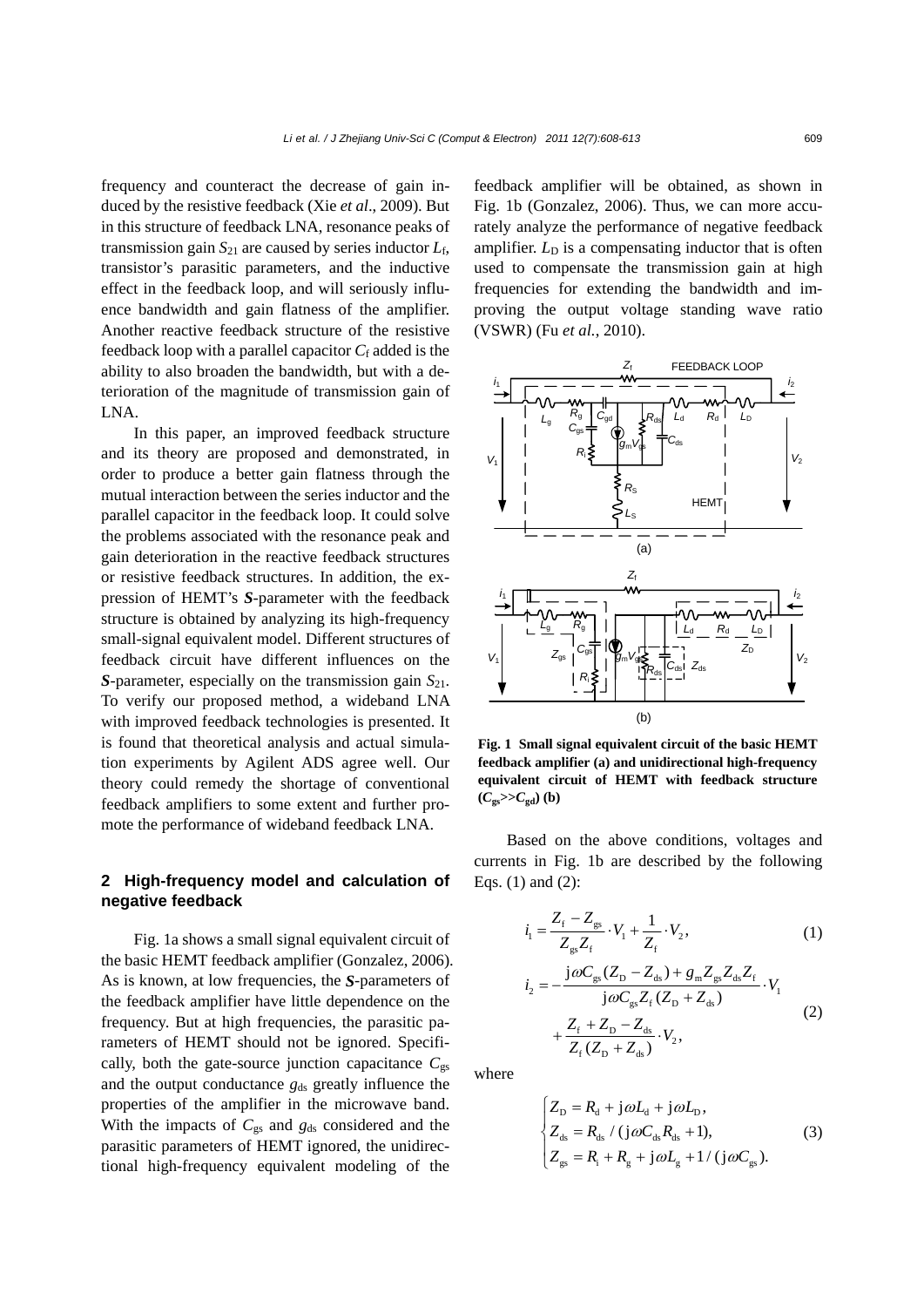Therefore, *Y*-parameters of the equivalent circuit in Fig. 1b are as follows:

$$
\left(\begin{array}{cc}\n\frac{Z_{\rm f} + Z_{\rm gs}}{Z_{\rm gs} Z_{\rm f}} & -\frac{1}{Z_{\rm f}} \\
-\frac{\rm j\omega C_{\rm gs} (L_{\rm D} - Z_{\rm ds}) + g_{\rm m} Z_{\rm gs} Z_{\rm ds} Z_{\rm f}}{\rm j\omega C_{\rm gs} Z_{\rm f} (L_{\rm D} + Z_{\rm ds})} & \frac{Z_{\rm f} + L_{\rm D} - Z_{\rm ds}}{Z_{\rm f} (L_{\rm D} + Z_{\rm ds})}\n\end{array}\right) \tag{4}
$$

The *S* parameter of HEMT with feedback is derived from Eq. (4) and represented as

$$
S = \begin{pmatrix} S_{11} & S_{12} \\ S_{21} & S_{22} \end{pmatrix}.
$$
 (5)

Its elements are

$$
S_{11} = \frac{1}{\Delta} \left( 1 - \frac{Z_{\rm f} - Z_{\rm gs}}{Z_{\rm gs} Z_{\rm f}} \cdot Z_0 \right) \left( 1 + \frac{Z_{\rm f} + L_{\rm b} - Z_{\rm ds}}{Z_{\rm f} (L_{\rm p} + Z_{\rm ds})} \cdot Z_0 \right) - \frac{Z_0^2}{\Delta \cdot Z_{\rm f}} \cdot \frac{\rm j\omega C_{\rm gs} (L_{\rm b} - Z_{\rm ds}) + g_{\rm m} Z_{\rm gs} Z_{\rm ds} Z_{\rm f}}{\rm j\omega C_{\rm gs} Z_{\rm f} (L_{\rm b} + Z_{\rm ds})},
$$
\n
$$
S_{22} = \frac{1}{\Delta} \left( 1 + \frac{Z_{\rm f} - Z_{\rm gs}}{Z_{\rm gs} Z_{\rm f}} \cdot Z_0 \right) \left( 1 - \frac{Z_{\rm f} + L_{\rm b} - Z_{\rm ds}}{Z_{\rm f} (L_{\rm b} + Z_{\rm ds})} \cdot Z_0 \right) - \frac{Z_0^2}{\Delta \cdot Z_{\rm f}} \cdot \frac{\rm j\omega C_{\rm gs} (L_{\rm b} - Z_{\rm ds}) + g_{\rm m} Z_{\rm gs} Z_{\rm ds} Z_{\rm f}}{\rm j\omega C_{\rm gs} Z_{\rm f} (L_{\rm b} + Z_{\rm ds})},
$$
\n(7)

with

$$
S_{12} = -\frac{2Z_0}{\Delta \cdot Z_f},\tag{8}
$$

$$
S_{21} = \frac{2Z_0}{\Delta} \cdot \frac{j\omega C_{gs}(L_D - Z_{ds}) + g_m Z_{gs} Z_{ds} Z_f}{j\omega C_{gs} Z_f (L_D + Z_{ds})},
$$
 (9)

$$
\Delta = \left(1 + \frac{Z_{\rm f} - Z_{\rm gs}}{Z_{\rm gs} Z_{\rm f}} \cdot Z_0\right) \left(1 + \frac{Z_{\rm f} + L_{\rm D} - Z_{\rm ds}}{Z_{\rm f} (L_{\rm D} + Z_{\rm ds})} \cdot Z_0\right) \left.\begin{aligned}\n- \frac{1}{Z_{\rm f}} \cdot \frac{\rm j \omega C_{\rm gs} (L_{\rm D} - Z_{\rm ds}) + g_{\rm m} Z_{\rm gs} Z_{\rm ds} Z_{\rm f}}{\rm j \omega C_{\rm gs} Z_{\rm f} (L_{\rm D} + Z_{\rm ds})} \cdot Z_0^2.\n\end{aligned}\right\} (10)
$$

As shown in Eq.  $(9)$ , trans-conductance  $g_m$ , feedback impedances  $Z_f$ ,  $L_D$ ,  $Z_{ds}$ , and  $Z_{gs}$  jointly determine the amplitude of  $S_{21}$ . But the gain of HEMT decreases at the rate of 6 dB/octave when the frequency increases due to several intrinsic parasitic parameters. Thus, it is necessary to compensate and counterpoise the whole frequency response to the HEMT with reactive elements in the feedback loop. The gain flatness in the UWB can be realized with proper values of feedback impedance  $Z_f$ .

# **3 Improved feedback structure and comparison with other feedback structures**

The reactive feedback amplifier with an RL feedback network in Fig. 2a contains two series inductors,  $L<sub>D</sub>$  in the drain line and  $L<sub>f</sub>$  in the feedback loops. Fig. 2b shows another reactive feedback structure with an RC feedback network. According to Eq. (9), transmission gains of the two circuits in Figs. 2a and 2b are calculated and demonstrated in Figs. 3 and 4, respectively. For the further insight into the LNA, the typical value of each parameter used in the calculation is listed in Table 1 (Wang *et al.*, 1992).



**Fig. 2 Schematic circuit of the basic feedback amplifier** (a) RL feedback network; (b) RC feedback network; (c) Improved feedback network

**Table 1 Typical parameters used in the calculation** 

| Parameter         | Value | Parameter           | Value    |
|-------------------|-------|---------------------|----------|
| $g_{\rm m}$ (S)   | 0.20  | $C_{ds}$ (fF)       | 19       |
| $C_{\rm gs}$ (fF) | 27.1  | $L_{\text{D}}$ (nH) | 0.2      |
| $R_i(\Omega)$     | 1.4   | $R_f(\Omega)$       | 180      |
| $R_{ds}(\Omega)$  | 531   | (GHz)               | $0 - 10$ |



**Fig. 3** Dependence of  $S_{21}$  on frequency and  $L_f$  in Fig. 2a **when**  $R$ <sup> $f=180$ </sup> Ω

By varying the values of the inductor  $L_f$  and capacitor C<sub>f</sub>, their influence on insertion gain and bandwidth of the amplifier in Fig. 1 is well demonstrated. This comparison is presented in Figs. 3 and 4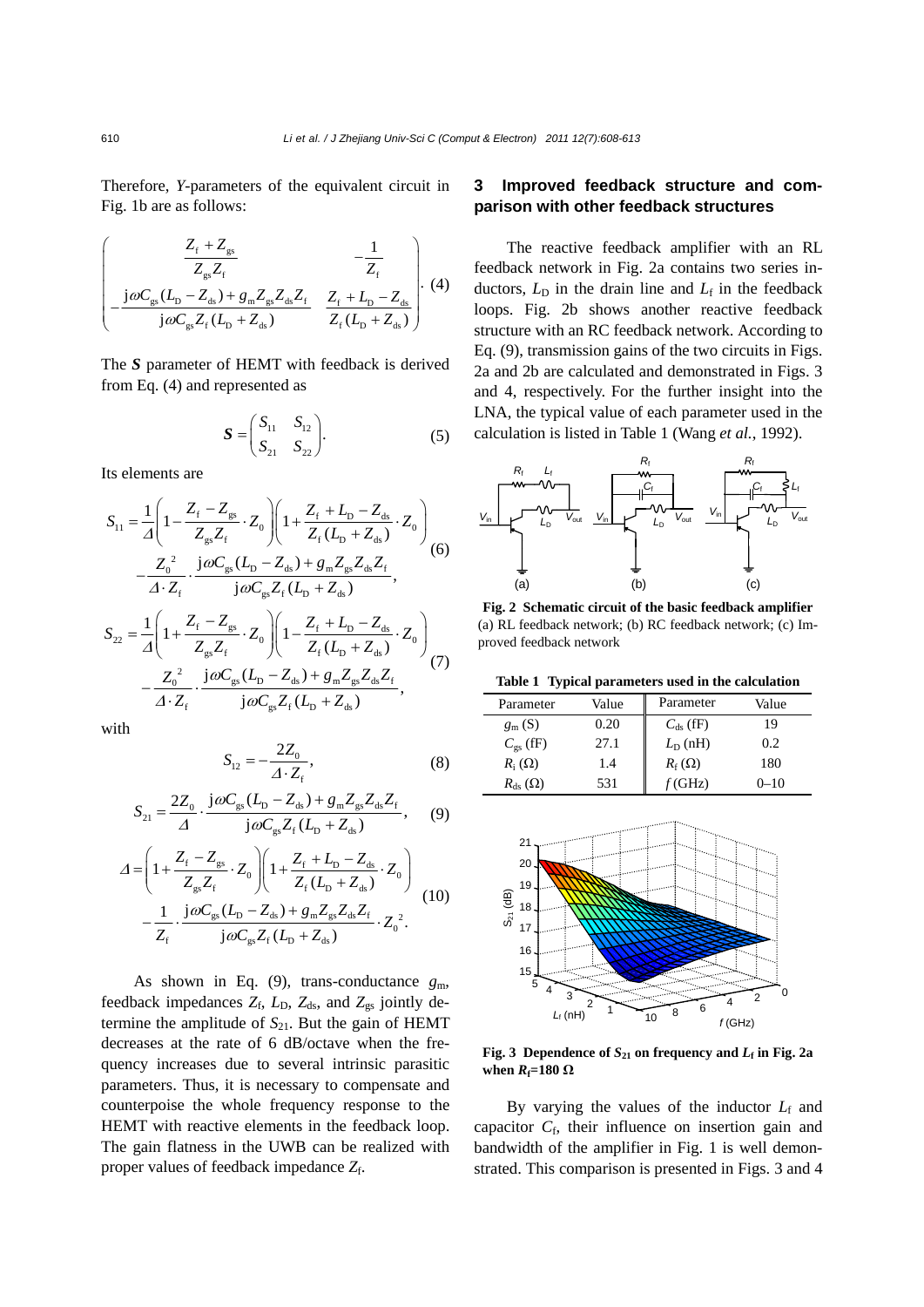for a series of selected combinations of *L*f and *C*f. The curves clearly demonstrate the influence of  $L_f$  and  $C_f$ on the bandwidth and gain response of the basic feedback amplifier.



**Fig. 4** Dependence of  $S_{21}$  on frequency and  $C_f$  in Fig. 2b **when**  $R_f=180 \Omega$ 

When the series inductor  $L_f$  and parallel capacitor  $C_f$  are both close to zero, a small value  $C_{gs}$  (27.1 fF as given in Table 1) causes a small gain reduction as the frequency increases from 0 to 10 GHz (Figs. 3 and 4).

For the series inductor  $L_f$  in Fig. 2a, when the value changes from 0 to 5 nH, the transmission gain  $S_{21}$  increases from 16.2 dB to nearly 22.4 dB as the frequency increases from 0 to 10 GHz. For the parallel capacitor  $C_f$  in Fig. 2b, when its value changes from 0 to 0.12 pF, the transmission gain  $S_{21}$  decreases from about 16.5 to 12.8 dB as the frequency increases from 0 to 10 GHz.

The reactive feedback amplifier with an RL feedback network (Fig. 2a) contains two series inductors in the feedback loops, which have been inserted to extend the bandwidth of the amplifier. However, in practical circuit design, the series inductor *L*f, transistor's parasitic parameters, and the inductive effect in the feedback loop would induce resonance peaks of the  $S_{21}$  curves. Though the two inductors,  $L_f$  and  $L_D$ , could compensate the transmission gains at high frequencies to extend the bandwidth of the amplifier (Xie *et al.*, 2009; Fu *et al.*, 2010), the resonance peaks would cause an evident deterioration of the gain flatness.

The reactive feedback structure with an RC feedback network (Fig. 2b) can also broaden the bandwidth, but it deteriorates the magnitude of the transmission gain of LNA.

Therefore, we present an improved topology which uses a series inductor and a parallel capacitor in the feedback loop simultaneously (Fig. 2c).

To obtain a detailed comparison, we choose a value of  $L_f$  arbitrarily, for example, 3.9 nH, and we will find that the parallel capacitor  $C_f$  and the series inductor  $L_f$  play a role of mutual compensation and balance in the peak of gain (Fig. 5a).

The dependence of  $S_{21}$  on both the series inductor  $L_f$  and the parallel capacitor  $C_f$  is well demonstrated in Fig. 5b, which is the side view of Fig. 5a. It is clear that there is an optimum parallel capacitor value that makes the  $S_{21}$  curve flat with 0.2 dB of gain variation in the whole band from 0 to 10 GHz; this value is approximately 0.045 pF.



**Fig. 5** Dependence of  $S_{21}$  on frequency and  $C_f$  in Fig. 2c **when**  $L_f$ =3.9 **nH**,  $R_f$ =180 Ω (b) is the side view of (a)

Reactive elements in the feedback loop can adjust the magnitude and phase of the feedback current  $I_f$ . The series inductor  $L_f$  enhances the amount of feedback at low frequencies, while reducing the amount at high frequencies. In addition, the parallel capacitor  $C_f$  can enhance the amount of feedback at low frequencies, while reducing the amount at high frequencies. A reactance component can produce a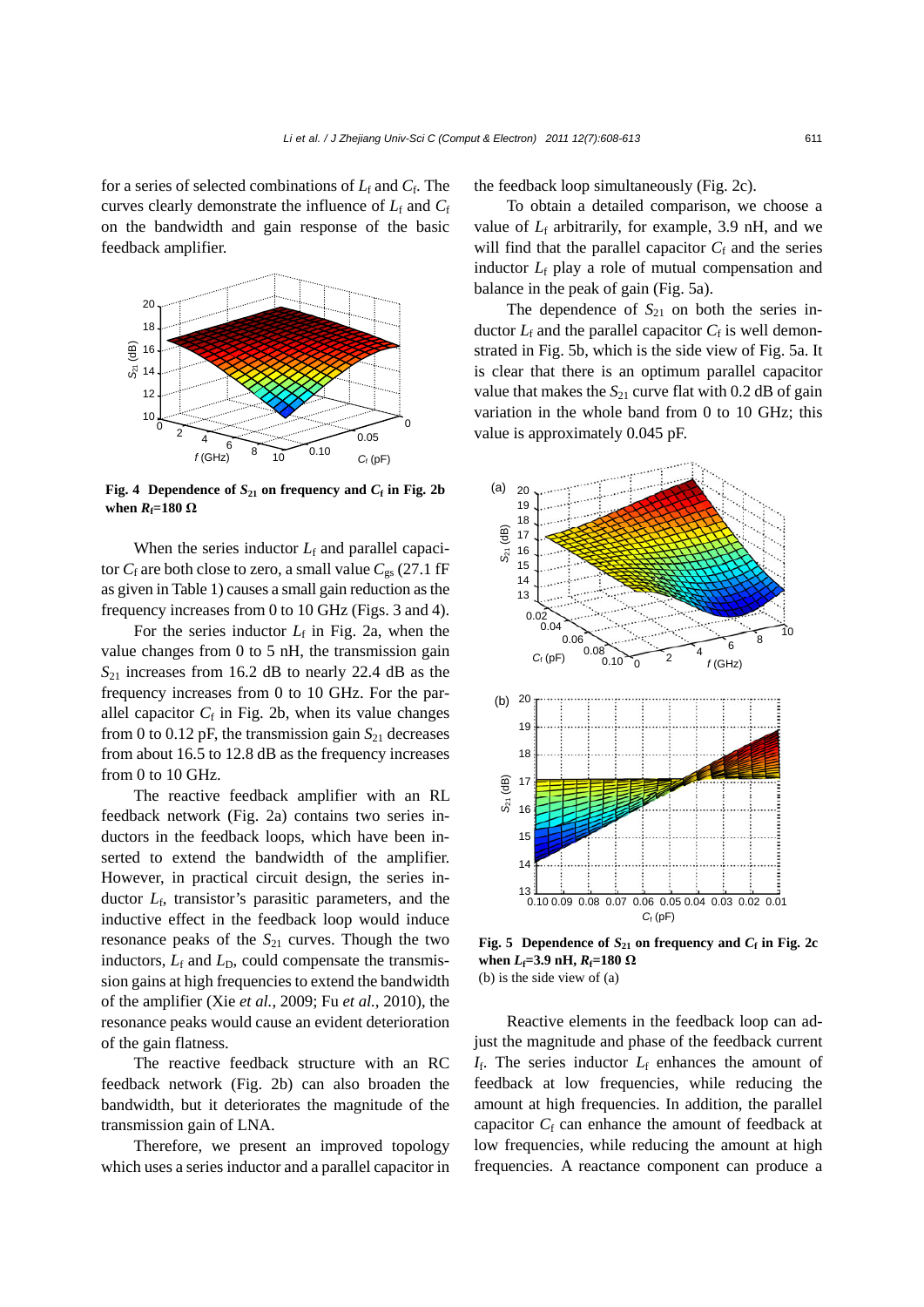pole on transmission gain  $S_{21}$ , so we use two reactance components to control the feedback current  $I_f$  at different frequencies. By the superposition of the two reverse poles, the resonance peaks on transmission gain  $S_{21}$  could be suppressed and eliminated, which improves flatness compared to conventional feedback amplifiers.

### **4 Validation results and discussion**

An amplifier was designed based on the Agilent ATF-551M4 low noise enhancement mode pseudomorphic HEMT (EpHEMT) in two stages. ATF-551M4 was supplied in a leadless surface-mount plastic package with dimensions of 1.4 mm×1.2 mm  $\times$ 0.7 mm, and its 400-um gate width combines low noise figure coincident with high intercept point.

Fig. 6 shows the schematic diagram of the wideband LNA. This circuit uses multiple stages with the improved feedback structure to improve the gain and gain flatness. Here, the DC source of 5 V supplies DC bias of two transistors through  $R_1-R_6$ .  $C_1-C_4$  and  $L_1$ – $L_4$  are bypass capacitors and choke inductors, respectively. Both  $C_5$  and  $C_6$  are 0.1 pF.  $L_5$  and  $L_6$ equal 0.6 nH. Both of the input and output networks are composed of resistances and microstrip lines.



**Fig. 6 Schematic circuit of the wideband LNA**

The schematic circuit was simulated with Agilent ADS. As a three-dimensional electromagnetic simulator of ADS, Momentum is able to generate accurate EM models during simulation. We used co-simulation with schematic and momentum based on methods of moments. Actual models of capacitor and inductor in the above circuit were adopted from the Murata Components Library for Agilent ADS. The accuracy and efficiency of simulations have been

improved, since physical effects of the layout components were taken into account. The transmission gain  $S_{21}$  (Fig. 7) is approximately 20 dB with only 1.2 dB of gain variation from 100 MHz to 6 GHz. Fig. 8 shows the other performance parameters of the wideband LNA. The noise figure in the whole band is lower than 2.8 dB, and VSWRs of the input port and output port are both lower than 2.4.



**Fig. 7 Transmission gain** *S***21 of the two-stage wideband LNA**



**Fig. 8 Performance of the two-stage wideband LNA**

As a comparison, Fig. 7 also gives the gain curves of LNA adopting the other reactive feedback networks. Evident resonance peak occurs at about 6.3 GHz in the  $S_{21}$  curve of LNA with the RL feedback network (without parallel capacitor  $C_5$  or  $C_6$  in the feedback loop). A similar resonance peak occurs in LNA with the pure resistive negative feedback network. When the RC feedback network (without series inductor  $L_5$  or  $L_6$ ) is adopted, the gain declines from 20 to 12 dB. When we adopt the improved feedback network (with both parallel capacitors and series inductors added to the feedback loops), the gain peak can be eliminated, and the gain curve becomes flat with 1.2 dB of gain variation from 100 MHz to 6 GHz.